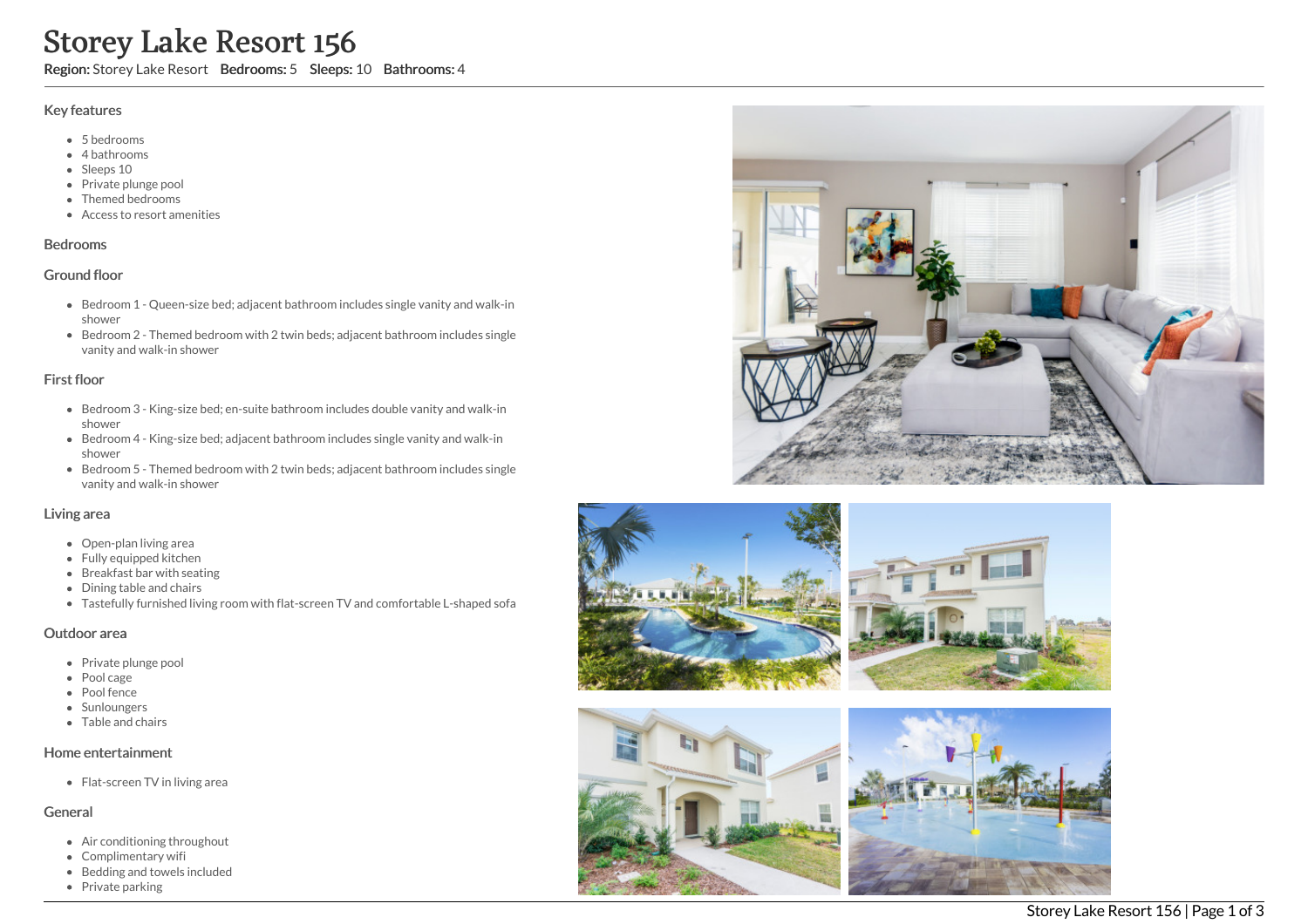## Laundry facilities

- Washer and dryer
- Iron and ironing board

# Children's equipment available for hire

- Crib
- Stroller
- $\bullet$  High chair
- Pack and play

# Resort facilities

Situated just 17 miles from Orlando International Airport, Storey Lake Resort is ideally located within close proximity to Orlando A¢â, - â"¢s major attractions. Guests at this resort can enjoy full access to a range of first-class amenities based around the impressive clubhouse  $A \phi a$ , - Ëce The Hideaway $A \phi a$ , - $a$ ,  $\phi a$ . Here, you will find a 9-hole mini golf course, volleyball courts, a fully-equipped fitness center and kayak rentals. The resort also features a large communal pool and spa, waterslides and a lazy river where guests can enjoy a 5\* poolside dining and drinks service.

# Places of interest

- Supermarket 1 mile
- $\bullet$  Shopping mall 2 miles
- Disney World 5 miles
- Seaworld 7 miles
- Universal Studios 10 miles
- Legoland 37 miles
- Airport 17 miles
- Beaches 69 miles